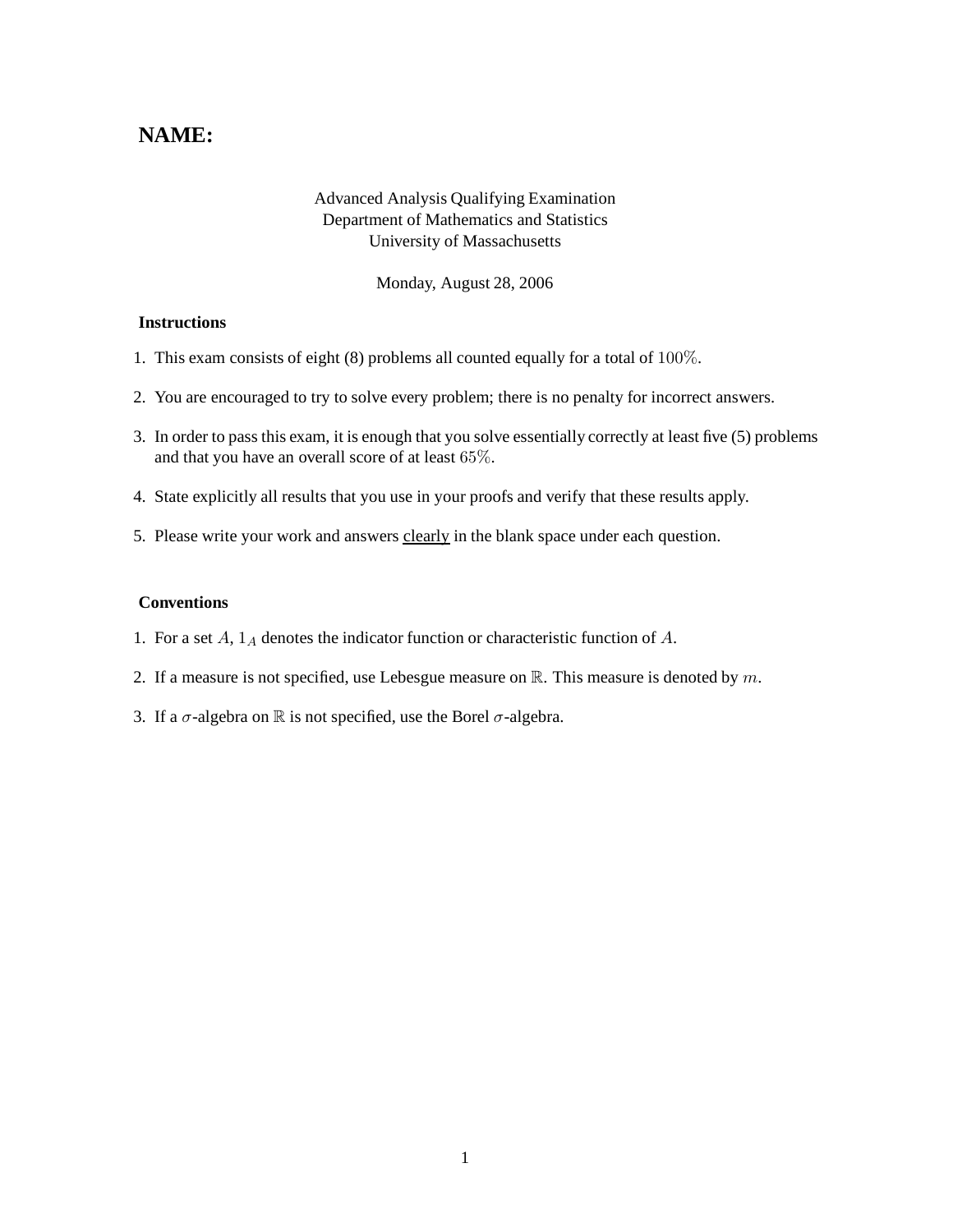## 1. Let  $(X, \mathcal{M}, \mu)$  be a measure space.

(a) Let  $\{A_n, \in \mathbb{N}\}$  be a nondecreasing sequence in  $\mathcal{M}$ ; i.e.,  $A_n \subset A_{n+1}$  for all n. Prove that

$$
\lim_{n \to \infty} \mu(A_n) = \mu(\cup_{n \in \mathbb{N}} A_n).
$$

(b) Let  $\{A_n, \in \mathbb{N}\}\)$  be an arbitrary sequence in M. Give the definition of the set  $\liminf_{n\to\infty} A_n$  and prove that

$$
\mu\left(\liminf_{n\to\infty} A_n\right) \le \liminf_{n\to\infty} \mu(A_n).
$$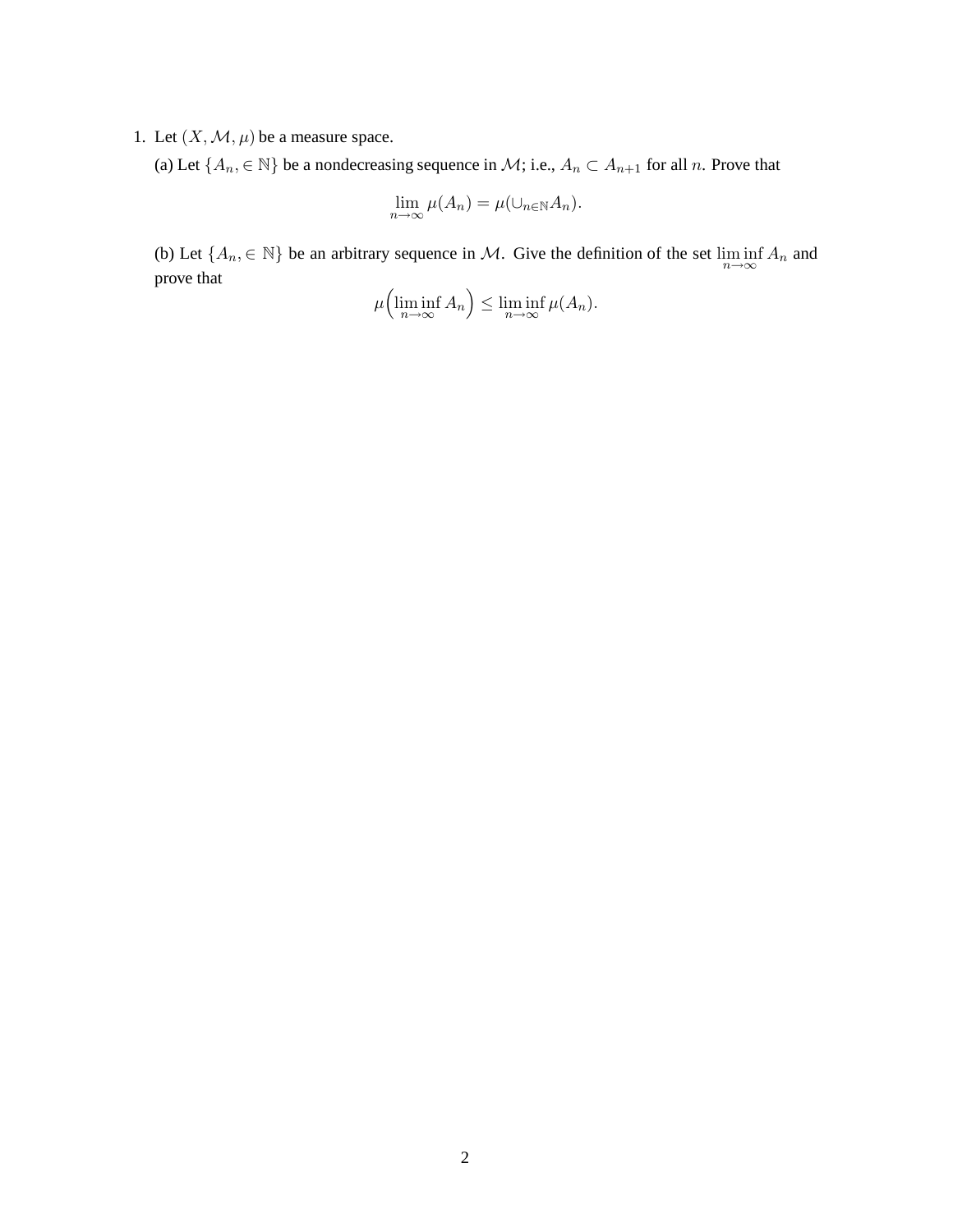## 2. (a) State Fatou's Lemma.

(b) State the Dominated Convergence Theorem.

(c) Prove the Dominated Convergence Theorem from Fatou's Lemma. (**Hint.** Consider  $g + f_n$  and  $g - f_n$ ).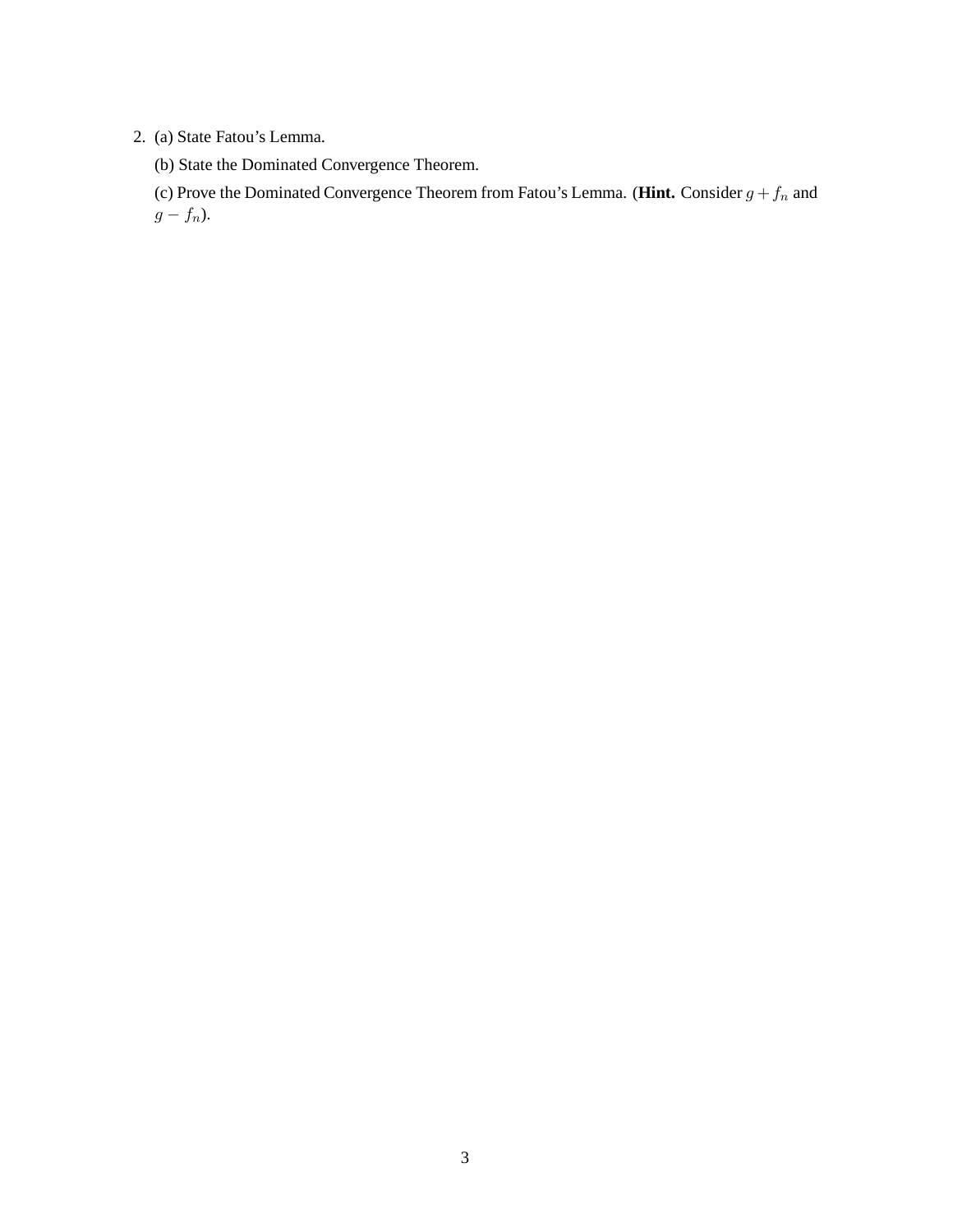3. (a) Let  $(X, \mathcal{M}, \mu)$  be a measure space,  $\{f_n, n \in \mathbb{N}\}\$ a sequence of Borel-measurable functions mapping X into R, and f a Borel-measurable function mapping X into R. Assume that  $f_n \to f$ in measure and that there exists  $g \in L^1(\mu)$  such that  $|f_n| \leq g$  for all  $n \in \mathbb{N}$ . Prove that  $f_n \to f$  in  $L^1(\mu)$ ; i.e., prove that

$$
\lim_{n \to \infty} \int_X |f - f_n| \, d\mu = 0.
$$

(**Hint.** Work with an arbitrary subsequence of  $\{f_n\}$  that converges to f in measure. Alternatively, consider a proof by contradiction.)

(b) Give an example of a measure space  $(X, \mathcal{M}, \mu)$ , a sequence  $\{f_n, n \in \mathbb{N}\}\$  of Borel-measurable functions mapping X into  $\mathbb R$ , and a Borel-measurable function f mapping X into  $\mathbb R$  with the following property:  $f_n \to f$  in measure but  $f_n$  does not converge to f in  $L^1(\mu)$ .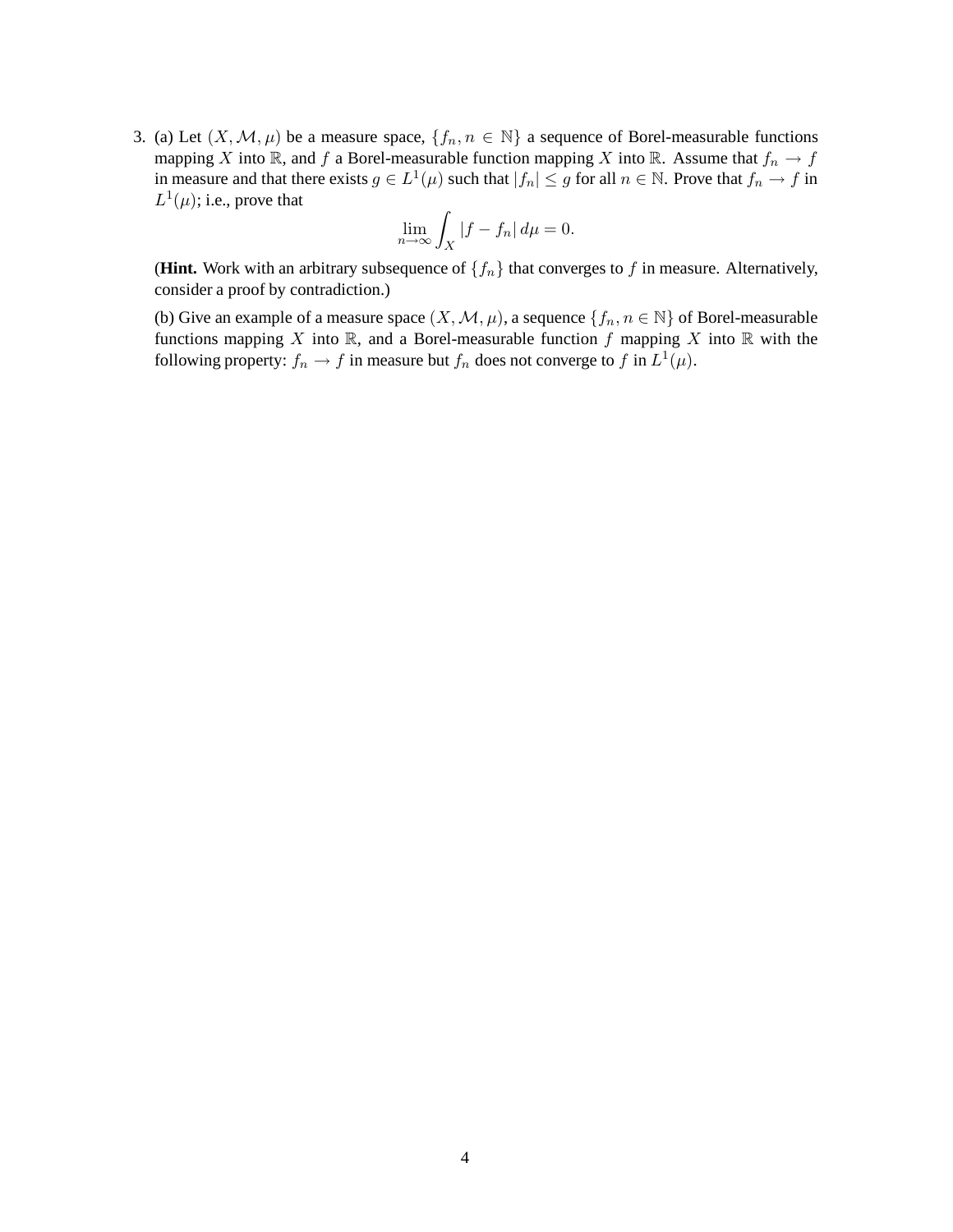4. Let  $(X, \mathcal{M})$  and  $(Y, \mathcal{N})$  be measurable spaces.

(a) State the definition of the product  $\sigma$ -algebra  $\mathcal{M} \otimes \mathcal{N}$  on  $X \times Y$ .

(b) Let  $\mu$  be a finite measure on  $(X, \mathcal{M})$  and let  $\nu$  be a finite measure on  $(Y, \mathcal{N})$ . For  $E \in \mathcal{M} \otimes \mathcal{N}$ and  $x \in \mathcal{M}$ , state the definition of the x-section  $E_x$ . Also state the formula expressing  $\mu \times \nu(E)$ as an integral involving  $\mu$ ,  $\nu$ , and  $E_x$ . Only state this formula; do not prove it.

(c) Let  $\mu_1$  and  $\mu_2$  be finite measures on  $(X, \mathcal{M})$  and let  $\nu_1$  and  $\nu_2$  be finite measures on  $(Y, \mathcal{N})$ . Assume that  $\mu_1 \ll \mu_2$  and  $\nu_1 \ll \nu_2$ . Prove that  $\mu_1 \times \nu_1 \ll \mu_2 \times \nu_2$ . (**Hint.** Use the formula in part (b).)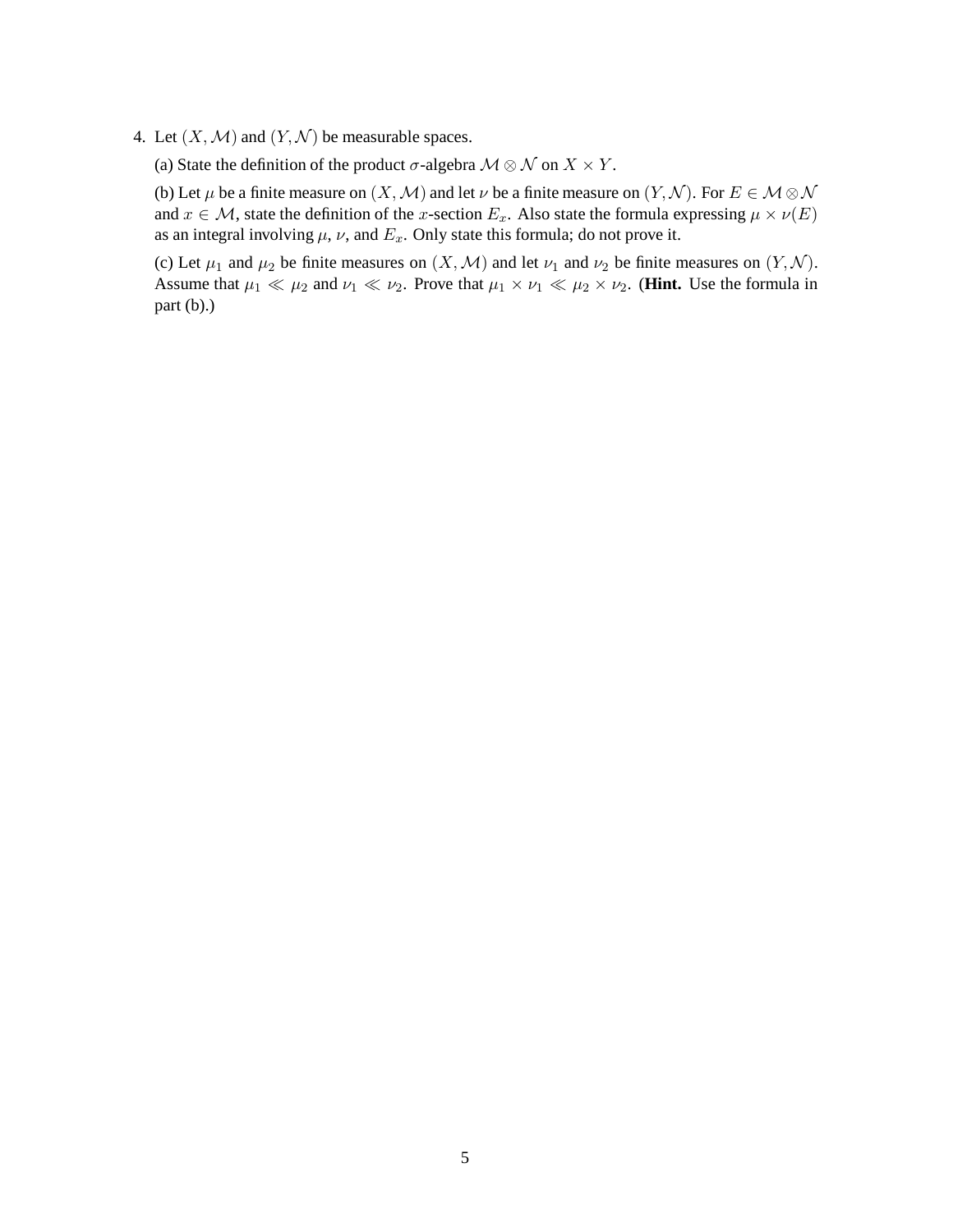5. Given  $-\infty < a < b < \infty$ , let *I* be the closed, bounded interval [a, b]. Let  $\varphi$  be a **convex** function mapping *I* into R. Fixing  $x_0 \in I$ , define

$$
h(s) = \frac{\varphi(s) - \varphi(x_0)}{s - x_0}.
$$

Prove that  $h(s) \leq h(t)$  for all  $s \in I$  and  $t \in I$  satisfying  $s < t$ ,  $s \neq x_0$ , and  $t \neq x_0$ .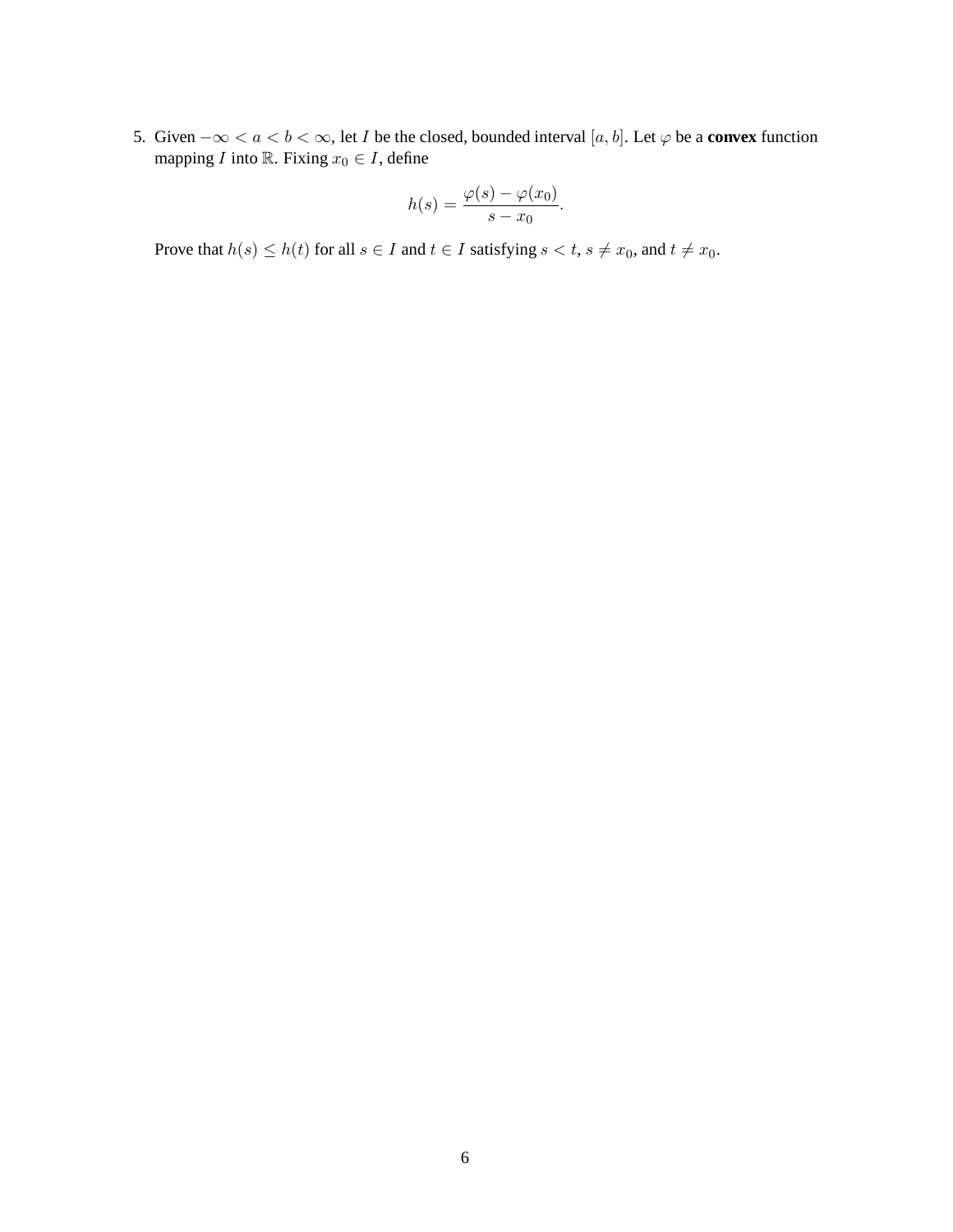6. Let H be a real, separable Hilbert space with inner product  $\langle \cdot, \cdot \rangle$  and norm  $\| \cdot \|, \{e_k, k \in \mathbb{N} \}$  a countable orthonormal basis for H, x an element of H, and  $\{x_n, n \in \mathbb{N}\}\$ a bounded sequence in H. Thus there exists  $M \in (0, \infty)$  such that  $||x_n|| \leq M$  for all n. Also let  $H^*$  denote the set of bounded linear functionals  $\Phi$  mapping H into R. For any  $\Phi \in H^*$ , prove that

$$
\lim_{n \to \infty} \Phi(x_n) = \Phi(x)
$$
 if and only if for all  $k \in \mathbb{N}$ ,  $\lim_{n \to \infty} \langle x_n, e_k \rangle = \langle x, e_k \rangle$ .

(**Hints.** In order to prove one direction of the implication, use the Riesz representation theorem, which states that for any  $\Phi \in H^*$ , there exists  $y_{\Phi} \in H$  such that  $\Phi(x) = \langle x, y_{\Phi} \rangle$  for all  $x \in H$ . Then approximate  $y_{\Phi}$  by an appropriate partial sum and work with this partial sum.)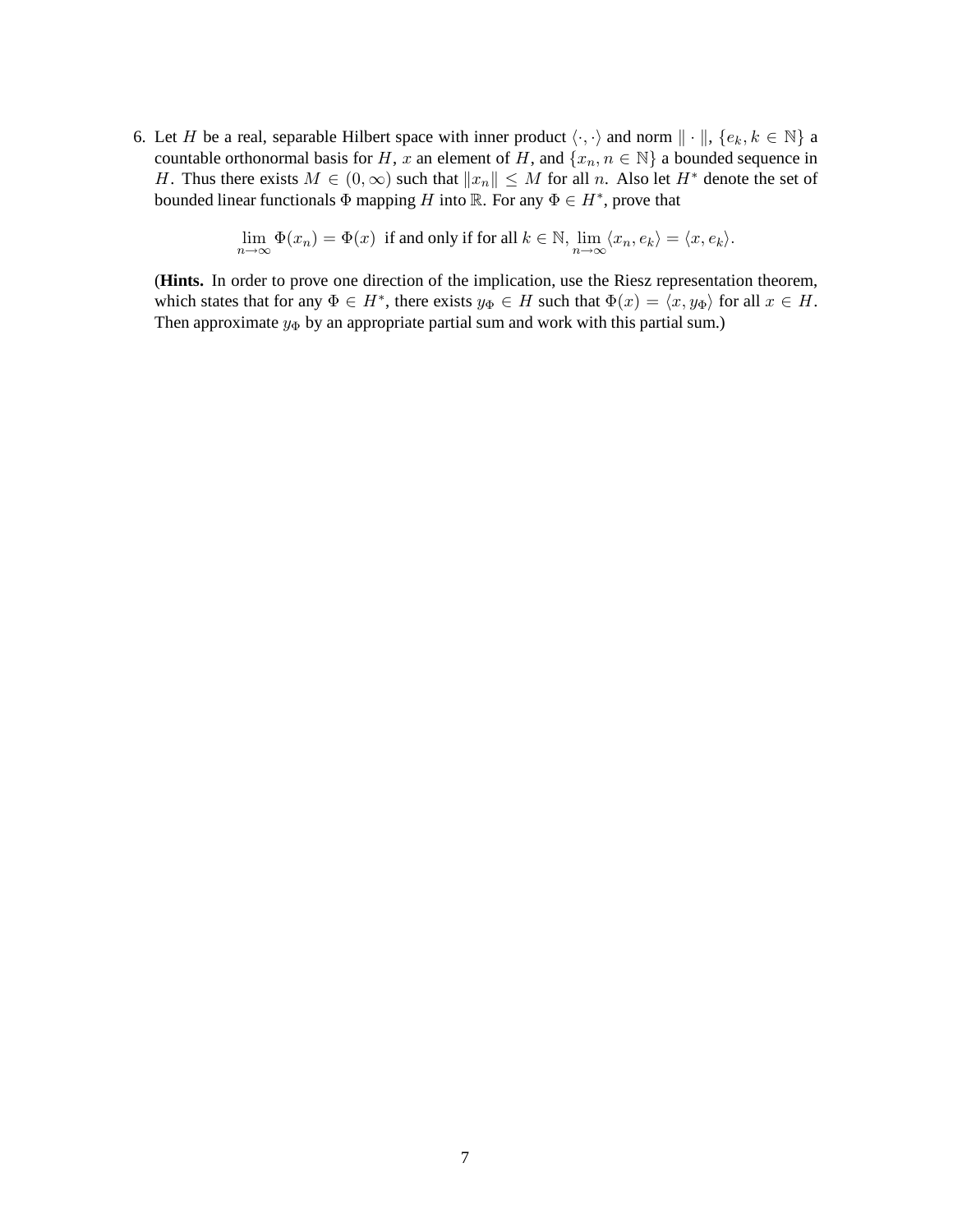7. Let X be a Banach space with norm  $\| \cdot \|$  and let E be a proper, nonempty, **closed** subspace of X. We define the following equivalence relation on X:  $x \sim y$  iff  $x - y \in E$ . The equivalence class of  $x \in X$  is denoted by  $x + E$ , and the set of equivalence classes, or quotient space, is denoted by  $X/E$ . With these definitions,  $X/E$  is a vector space (do not prove this). For  $x \in X$ , define

$$
||x + E|| = \inf_{y \in E} ||x + y||.
$$

(a) Prove that  $||x + E||$  defines a norm on  $X/E$ .

(b) Prove that  $X/E$  is complete with respect to the norm  $||x + E||$ . (**Hint.** Use without proof the fact that a normed vector space Y is complete if and only if every absolutely convergent series in  $Y$  converges to an element in  $Y$ .)